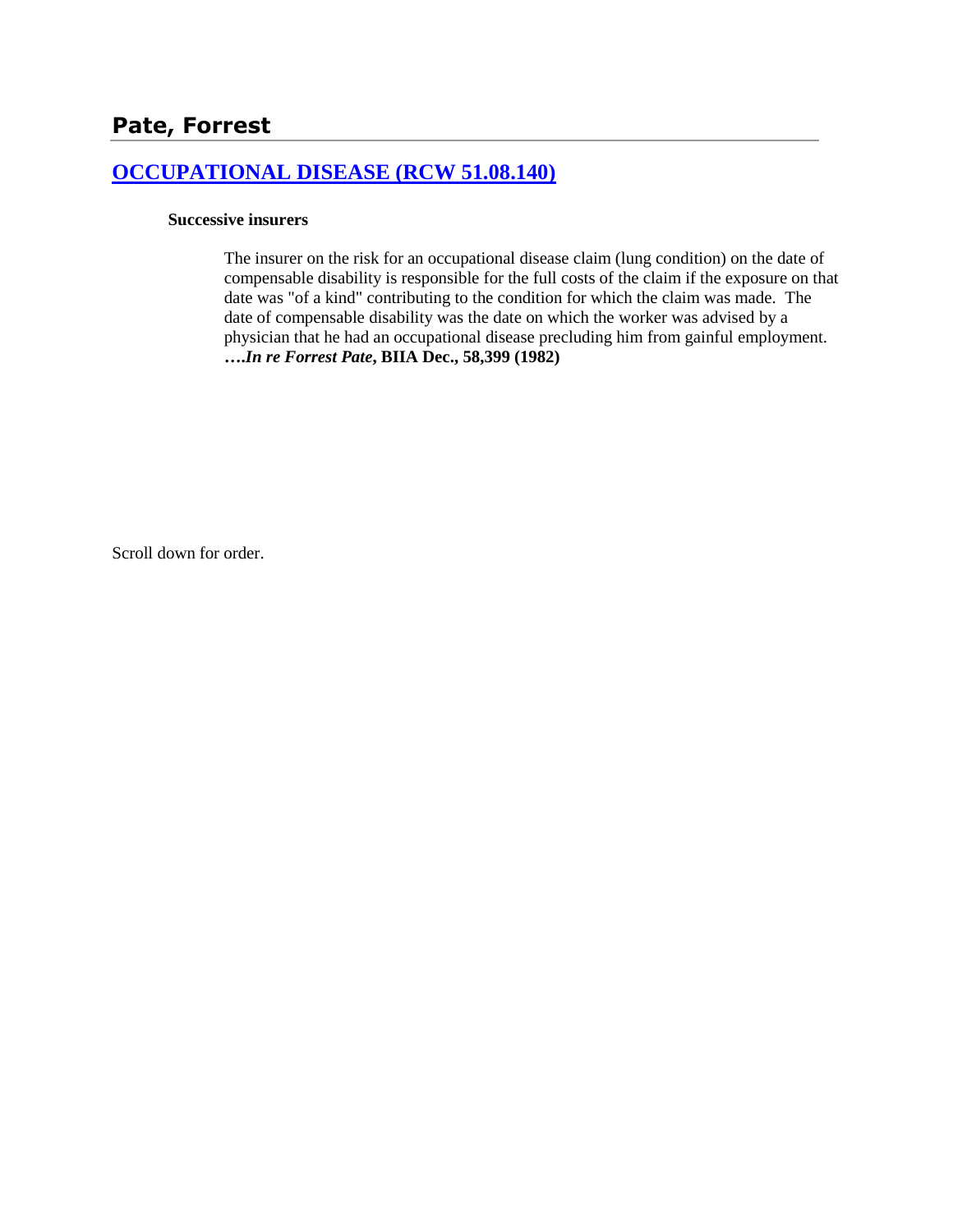### **BEFORE THE BOARD OF INDUSTRIAL INSURANCE APPEALS STATE OF WASHINGTON**

**)**

**IN RE: FORREST PATE ) DOCKET NO. 58,399**

**CLAIM NO. S 374200 ) DECISION AND ORDER**

APPEARANCES:

Claimant, Forrest Pate, by Aaby, Knies & Robinson, per John Aaby

Employer, Skagit Corporation, by Walsh, Margolis & Brousseau, per Harry Margolis

Department of Labor and Industries, by The Attorney General, per William H. Taylor, Assistant

This is an appeal filed by the employer, Skagit Corporation, on December 29, 1980, from an order of the Department of Labor and Industries dated December 19, 1980, which adhered to a prior order allowing the claimant's claim for an occupational exposure and determined that the claim is the self-insured employer's responsibility. **AFFIRMED**.

### **DECISION**

Pursuant to RCW 51.52.104 and RCW 51.52.106, this matter is before the Board for review and decision on a timely Petition for Review filed by the employer to a Proposed Decision and Order issued on August 27, 1981, in which the order of the Department dated December 19, 1980 was sustained.

Following the last hearing held in this matter the parties, through their attorneys, took the deposition of Dr. Delwin J. Nowak, and entered into a stipulation regarding the publication of that deposition and certain other evidentiary matters. By this reference, the stipulation of the parties contained in letters dated June 16, 1981 and June 18, 1981 is incorporated into the record as a part of the record and not as an exhibit. Pursuant to the terms of that stipulation, the deposition of Dr. Nowak taken on May 13, 1981 is hereby published by being appended to the record as a part of the transcript and not as an exhibit. All of the objections and the motions contained in that deposition are hereby overruled and denied.

The Board has reviewed the other evidentiary rulings in the full record and finds that no prejudicial error was committed and said rulings are hereby affirmed.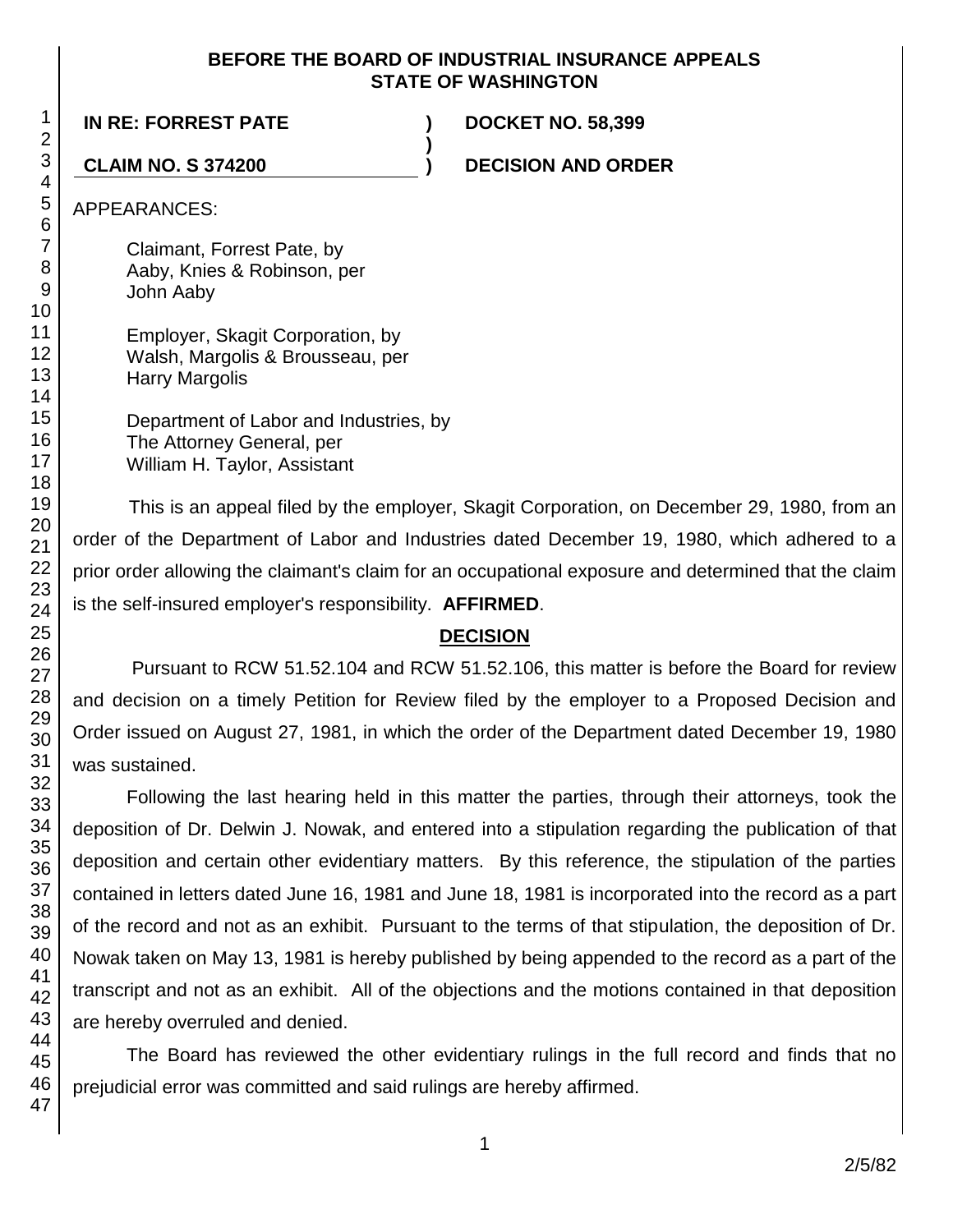Consideration of the record and the Petition for Review convinces us that claimant contracted an occupational disease, for which he filed a timely application for benefits, as the result of being exposed to fumes and dust during the course of his employment as a welder. He was first employed by the Skagit Corporation on June 12, 1961 and continued to work for said employer until he was advised to terminate his employment by a physician on February 14, 1979. Until June 30, 1972, the employer secured its workers' compensation coverage by being insured with the state fund administered by the Department of Labor and Industries. On July 1, 1972 the employer became self- insured and has continued to be self-insured through July 30, 1979, the date on which Mr. Pate filed his application for benefits, and thereafter.

The employer in its notice of appeal and Petition for Review contends most ardently that responsibility for claimant's occupational disease should not be solely borne by it as a self-insured employer. The employer argues that claimant's occupationally-related lung condition became disabling or compensable while the employer was covered under the state fund and that responsibility for this condition should be charged to the state fund. Alternatively, the employer argues that the cost of the claim should be apportioned on a 50-50 basis between the self-insured and the state fund. The Board has dealt with this particular issue on a number of occasions (see In re Harry S. Lawrence Dec'd., Docket No. 54,394, 11-18-80; In re Delbert Monroe, Docket No. 49,698, 7-24-78; and In re Winfred Hanninen, Docket No. 50,653, 3-16-79. However, there are no decisions of appellate courts in this state dealing with the issue.

Although it is tempting to resolve this appeal by merely referring to the Board's prior decisions, we feel a more detailed and considered analysis is necessary. Accordingly, we are repeating the substance of substantial portions of the analysis contained in the Harry S. Lawrence Decision and Order, as it analyzes in detail the authorities which dictate our decision in this appeal.

The subject of rights between insurers receives an extensive discussion by Professor Arthur Larson in his treatise, The Law of Workmen's Compensation. The question of apportionment of financial liability for successive injuries or successive occupational exposure to disease producing elements is encompassed in his discussion beginning at §95.00. Professor Larson sets forth in §95.21 what is deemed to be the general rule supported by many judicial decisions relating to occupational disease insurer liability:

> "In the case of occupational disease, liability is most frequently assigned to the carrier who was on the risk when the disease resulted in disability, if the employment at the time of disability was a kind contributing to the

47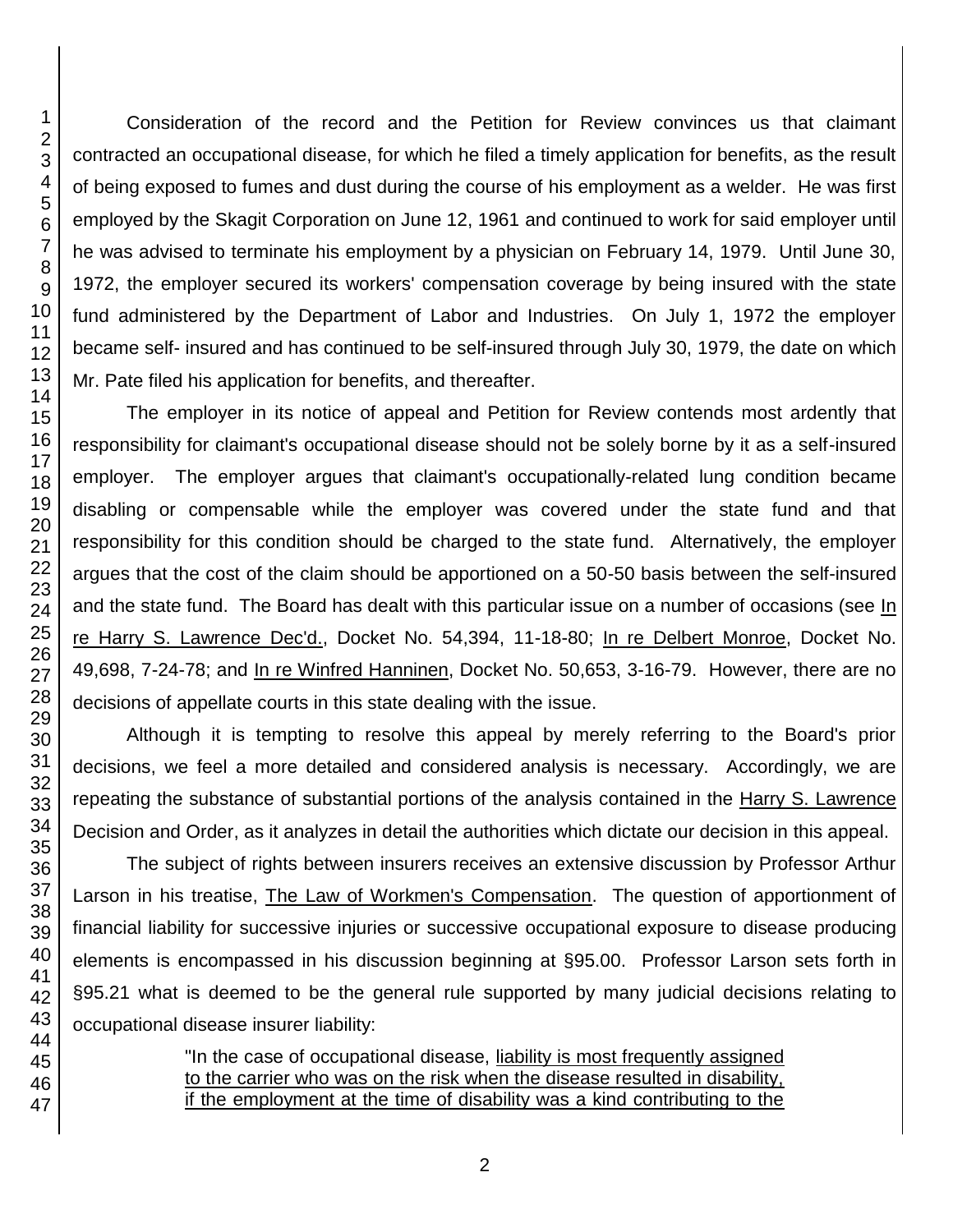disease. . . This is comparable to the 'last injurious exposure' rule . . . except that is places more stress on the moment of disability. Occupational disease cases typically show a long history of exposure without actual disability, culminating in the enforced cessation of work on a definite date. In the search for an identifiable instant in time which can perform such necessary functions as to start claim periods running, establish claimant's right to benefits, and fix the employer and insurer liable for compensation, the date of disability has been found the most satisfactory. Legally, it is the moment at which the right to benefits accrues; as to limitations, it is the moment at which in most instances the claimant ought to know he has a compensable claim; and, as to successive insurers, it has the one cardinal merit of being definite, while such other possible dates as that of actual contraction of the disease are usually not susceptible to positive demonstration.

"Among the conditions to which this rule has been applied are asbestos, silicosis, pneumoconiosis, tuberculosis, dermatitis, occupational loss of hearing, and various diseases produced by inhalation of chemicals and fumes." (Emphasis added.)

As an example of this majority rule, Professor Larson cited Glenn v. Columbia Silica Sand Company, 112 S.E. 2d 711 (S.C. 1960). There an employee had been exposed to silica dust for four years, the last four and one-half months of which were covered by an insurer which was held fully liable.

Professor Larson continues to observe in his treatise at §95.21 that:

"Since the onset of disability is the key factor in assessing liability. . ., it does not detract from the operation of this rule to show that the disease existed under a prior employer or carrier, or had become actually apparent, or had received medical treatment, or, . . . had already been the subject of a claim filed against a prior employer, so long as it had not resulted in disability."

Without question, a rule charging the costs to the insurer on risk when the occupational disease culminates in compensable disability would foster definite and consistent results in the adjudication of claims. Notably other jurisdictions have legislatively adopted this reasoning consistent with Professor Larson's analysis. See, e.g., Ill. Rev. Stat. Chap. 48, §172.36 and Ind. Ann. Stat., §40- 2201.

The employer's alternative argument for apportionment of cost is supported by what has become known as the California rule expressed in Colonial Insurance Company v. Industrial Accident Commission, 172 P. 2n 844 (1946), which rejected the "last injurious exposure" rule. The court held that successive insurers of one employer providing coverage during the period of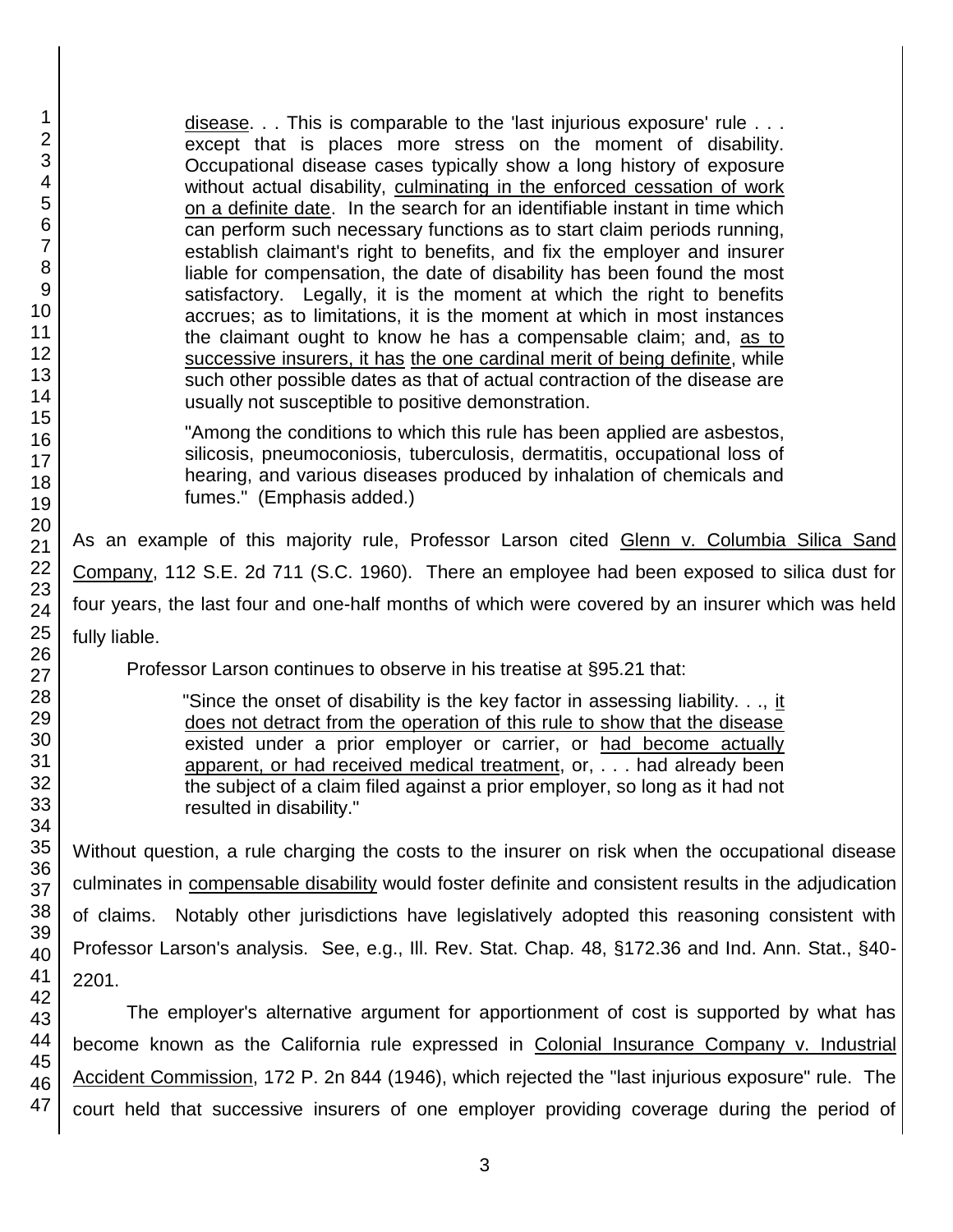development of an employee's occupational disease should share the liability. Following the judicial evolution of the apportionment concept in the Colonial Insurance case, the California legislature found it necessary to clarify the procedure so that claimants could secure their compensation. Cal. Labor Code, §5500.5(d). Similarly, other states have attempted a legislative solution to the apportionment problem of successive insurers or successive employers. See, e.g., Minn. Stat. Ann., §176.66(5), and N.Y. Workmen's Comp. Law §44.

We have also considered decisions of other jurisdictions which purport to support the position that apportionment is the appropriate principle to be applied. For example, in Scheier v. Garden State Forge Company, 347 A. 2d 362 (N.J. 1975), apportionment was allowed. However, an examination of that opinion reveals that court applied existing precedent of that state established in Bond v. Rose Ribbon and Carbon and Manufacturing Company, 200 A. 2d 322 (N.J. 1964). That case established that liability would attach:

> "to the extent of the disability then existing, [to] the employer or carrier during whose employment or coverage the disease was disclosed . . . by medical examination, work incapacity, or manifest loss of physical function."

In a later New Jersey case, Ansede v. National Gypsum Company, 37 At. 2d 649 (N.J. 1977), a request by an employer to modify the principle established by the Bond decision was made during oral argument. Had the employer's position been considered and adopted, apportionment would not have been allowed. However, the court refused to consider the request of the employer for the sole technical reason that the issue was not "raised below or in the briefs" before the court.

We have also considered Yocum v. Hayden, 566 S.W. 2d 776, (Ky. 1978). We, however, find that opinion inapposite to the facts before us. Mr. Yocum had been forced by a silicotic condition to cease his work after many years exposure to silica dust. He failed to file a timely application for benefits and his claim was rejected. He later returned to work for four months further exposing his lungs to the ingestion of silica particles. An appeal concerning the legality of a claim for this "second exposure" found its way to the appellate court. There existed under Kentucky law a presumption that a worker would not be considered previously disabled due to an occupational disease if he had not filed a claim and was not off work during the period of exposure. In the Yocum case, the claimant had experienced a substantial period of unemployment because of the effect of silicosis even though his claim had been rejected, subsequently he renewed his employment. Under those circumstances, the court held the presumption of non-disability for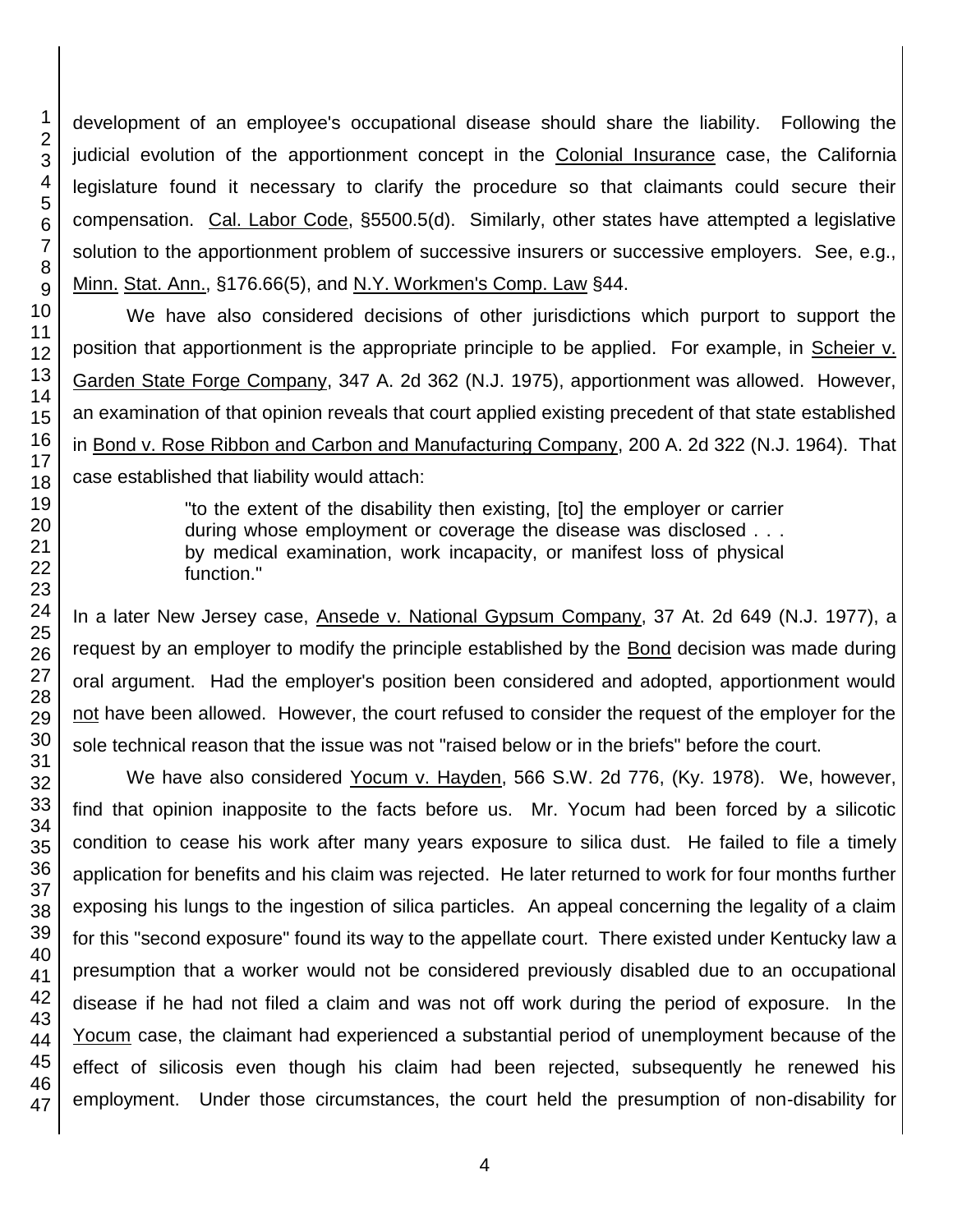continuous employment could not be invoked. The circumstances in Yocum are distinctly different than those pertaining to Mr. Pate's exposure.

In fact, it appears that Kentucky adheres to the general rule of holding the last insurer on risk solely responsible. The case of Gregory v. Peabody Coal Company, 355 S.W. 2d 156 (Ky. 1962) illustrates the true Kentucky rule. In that case, the claimant had worked for one employer for thirty years and the employer against whom the claim was filed for only twenty-five days. Both employments had exposed him to injurious dust. Even though it was established that his condition of pneumoconiosis had been contracted through the first thirty years of employment, the court held his last employer solely liable by reasoning:

> ". . . [I]t is not required that the employee prove he did contract silicosis in his last employment, but only that the conditions were such that they could cause the disease over some indefinite period of time." (Emphasis added)

As previously mentioned, there are no Washington decisions which allude to the "date of compensable disability" rule as regards liability of successive insurers for an occupational disease case. However, our court has used such a rule in connection with another important function which Professor Larson mentions, i.e., the commencement of the allowable claim period for an occupational disease. Williams v. Department of Labor & Industries, 45 Wn. 2d 574 (1954) and Nygaard v. Department of Labor and Industries, 51.Wn. 2d 659 (1958), dealt with this subject regarding the occupational disease statute of limitations, RCW 51.28.055. These cases set forth the rule that no claim or "cause of action" accrues for an occupational disease, even though there may be knowledge of its existence, until such time as a compensable disability results from it. Thus, under our law, one year must pass from the occurrence of two events before a claim for occupational disease may be rejected as not being timely, i.e., the occurrence of a compensable disability, and notice by a physician that the disease producing that disability is occupational in nature and causation. It is beyond question that Mr. Pate's claim filed on July 30, 1979 was timely, since he was not told by his doctor that his lung disease was caused by his work, and did not cease the work because of that advice, until February 14, 1979. That was the time it was determined that claimant had a compensable disability.

Even so, we must consider whether justice results when a self-insured employer is on the risk at the time a claim is filed for occupational disease, but when as a practical matter only part of the injurious exposure occurred during the time the employer was self-insured.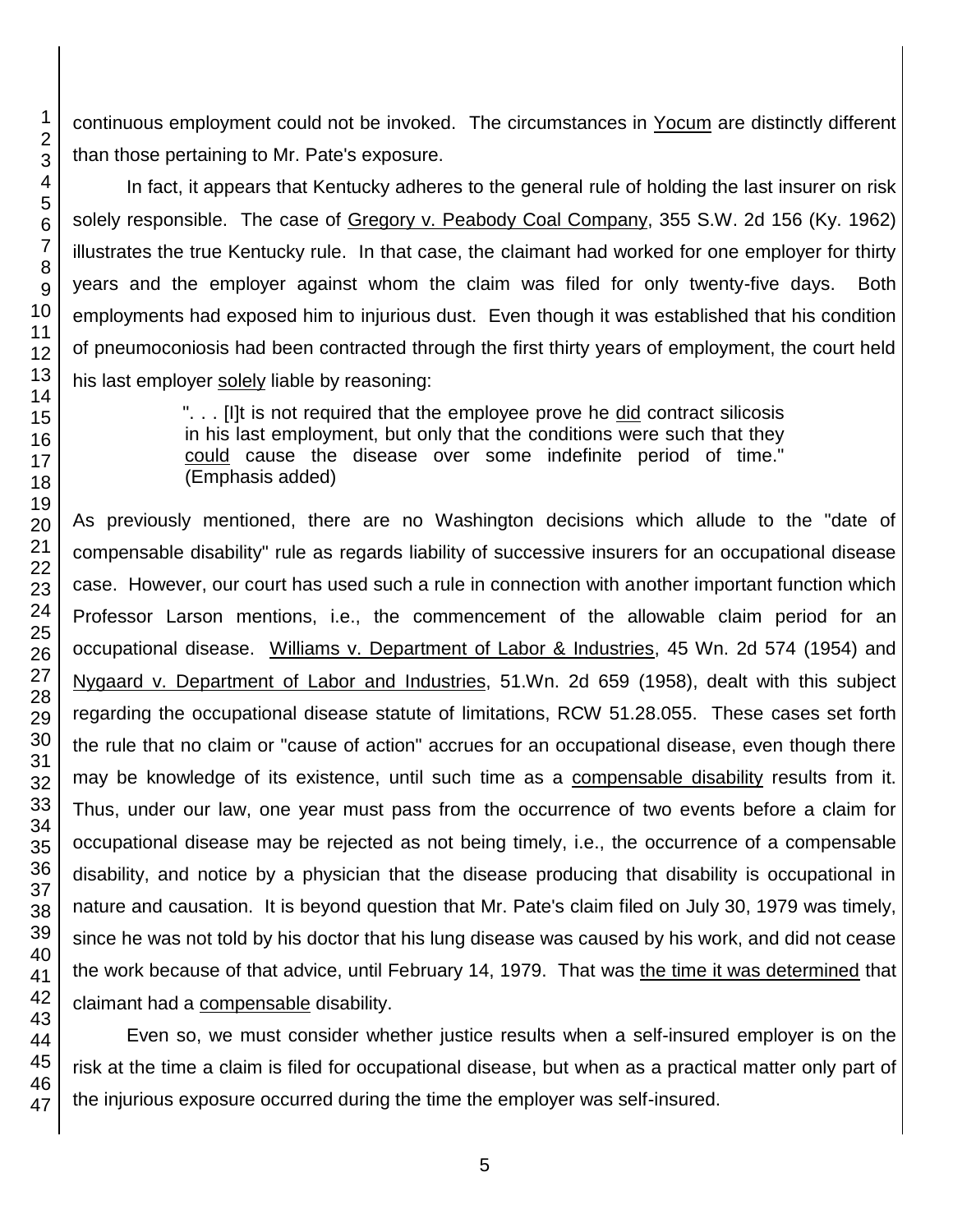We are well aware that adherence to the general rule advanced by Professor Larson may work a hardship on the employer who contributes only partially to a claimant's eventual disability, but which is made to bear the full financial responsibility. But such is already the case for those employers who have employees whose previous work experience had been spent entirely outside the state of Washington and who learn they have occupational diseases after working only a short time in similarly hazardous work for the employer in this state. In such cases, given that the occupational exposure in Washington contributed to the development or severity of the disease condition, the Washington employer's cost experience will reflect the full financial impact of that claim, cf. Kallos v. Department of Labor and Industries, 46 Wn. 2d 26 (1955).

The Oregon Court of Appeals, we believe, sets forth a most cogent reasoning for adoption of the general rule. Noting the hardship on an employer who contributes only slightly to a claimant's occupational disease, that court stated:

> "The same could be said for minor injuries which aggravated preexisting conditions, thus making the last employer liable for the complete disability under the accidental injury portion of the workmen's compensation act. In the latter situation, the legislature has afforded some relief through the second injury reserve . . . thus, defendant's contentions of the harshness of the general rule should be directed to the legislature."

This state, too, has a second injury fund designated to encourage the hiring of previously partially disabled workers by limiting the liability of a second employer to disabilities actually resulting from subsequent injuries. We note, however, that the concept of a second injury fund was not added to the Workers' Compensation Act until 1943, some thirty-two years after the inception of the Act. We can only suggest that to the extent that apportionment is raised as an issue herein, it must be subject to legislative attention, just as the issue of liability for second injuries was some thirty-nine years ago.

In accord with the decision in Mathis is the Oregon court's later pronouncement in Davidson Baking Company v. Industrial Indemnity Company, 532 P. 2d 810 (Or. 1975) which upheld the Workmen's Compensation Board's assessment of liability solely against the last of successive insurance carriers when it was determined that the carrier was on the risk at the time of the claimant's last injurious exposure. In Davidson the court refused to depart from the rule that liability is not be apportioned among carriers.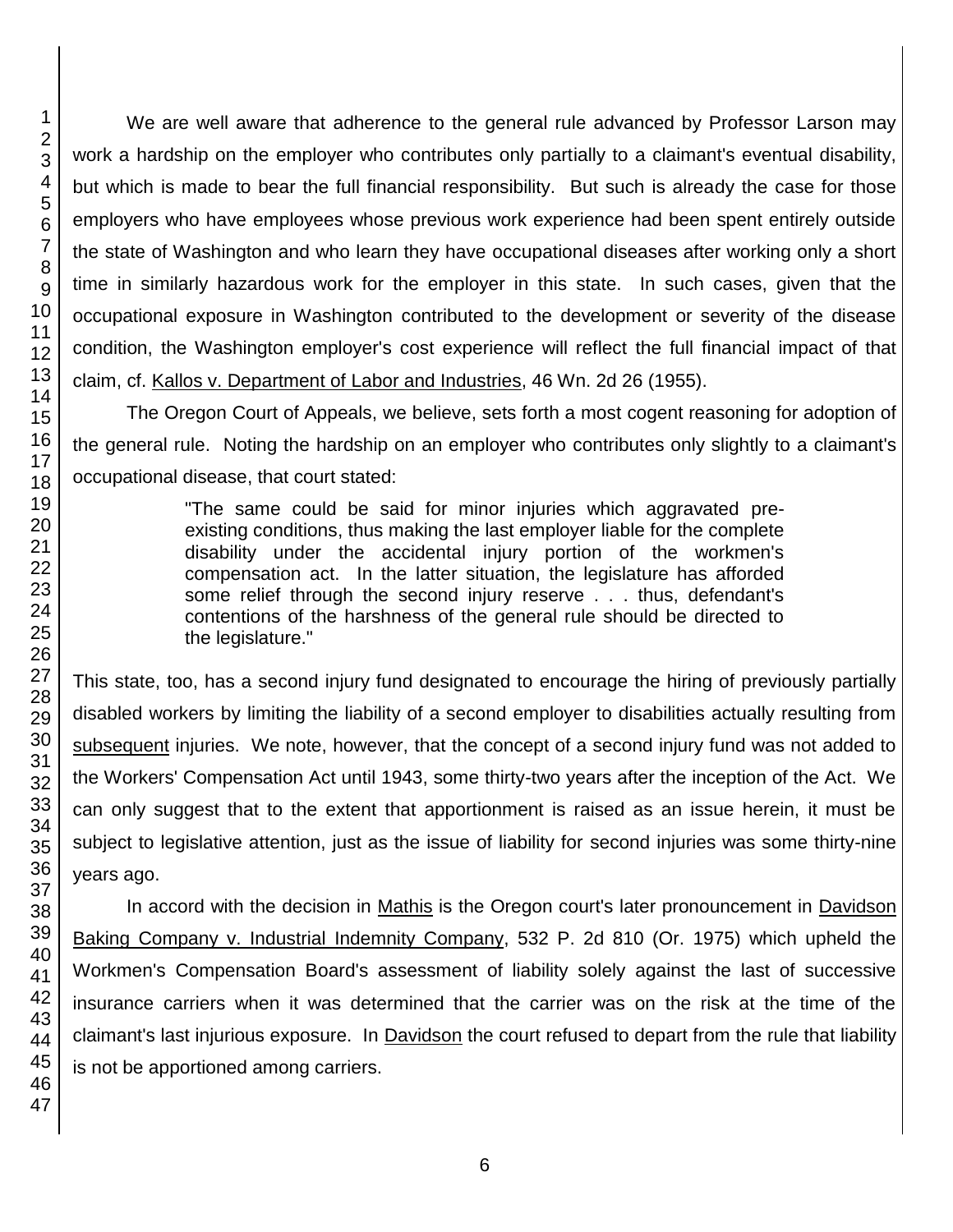Moreover, we must note that should this employer in its self-insured status be fully free from financial responsibility, or have that responsibility substantially reduced because of apportionment, this would cause the state fund to bear significant financial impact. The remaining employers in the class vacated by the self-insurer and potentially all other employers under the state fund would have to bear the burden for previously unknown or unanticipated occupational diseases developing at a time when premiums paid would not have included the potential costs for diseases which were developing, but had not become legally compensable.

With respect to assessment and collection of premiums, the Department of Labor and Industries is directed by RCW 51.16.035 to classify all occupations or industries:

> "In accordance with their degree of hazard and fix therefor basic rates and premiums which shall be the lowest necessary to maintain actuarial solvency in accordance with recognized insurance principles."

It also is apparent that the legislature intended the accident funds supported by premium assessments to be ultimately "neither more nor less than self-supporting", RCW 51.16.100.

In determining premium rates, past and prospective costs are to be considered. See WAC 296-17-310. Such determinations are, of course, reflected from actual claims experienced plus actuarial projections. A truly accurate assessment of prospective costs had not been possible for long-developing occupational diseases, due to an ever-growing fund of information concerning causal connection between exposure to hazardous materials in the work environment and the burgeoning discoveries of abnormal physical conditions. (See the U. S. Department of Labor's "Interim Report to Congress on Occupational Disease", June 1980.) Consequently, the calculation of expected state fund costs could not anticipate costs generated by long-delayed occupational disease claims originating from exposure with employers who have vacated their previous classifications under the state fund to become self-insured. To expect the remainder of employers still insured under the state fund to accept financial responsibility for such unknown claims when they finally become known, would be excessive and unfairly discriminatory to those employers.

This type of claim is an unexpected example of a loss which is, in insurance parlance, a loss "incurred but not reported". If claims of this nature are now to be said to have been "incurred" in premium years which are now only history, there would be substantial state fund liability for costs paid out now which were never contemplated when the earlier premium rates were charged and paid. As a result, in order to maintain actuarial solvency, as required by the law, future rates to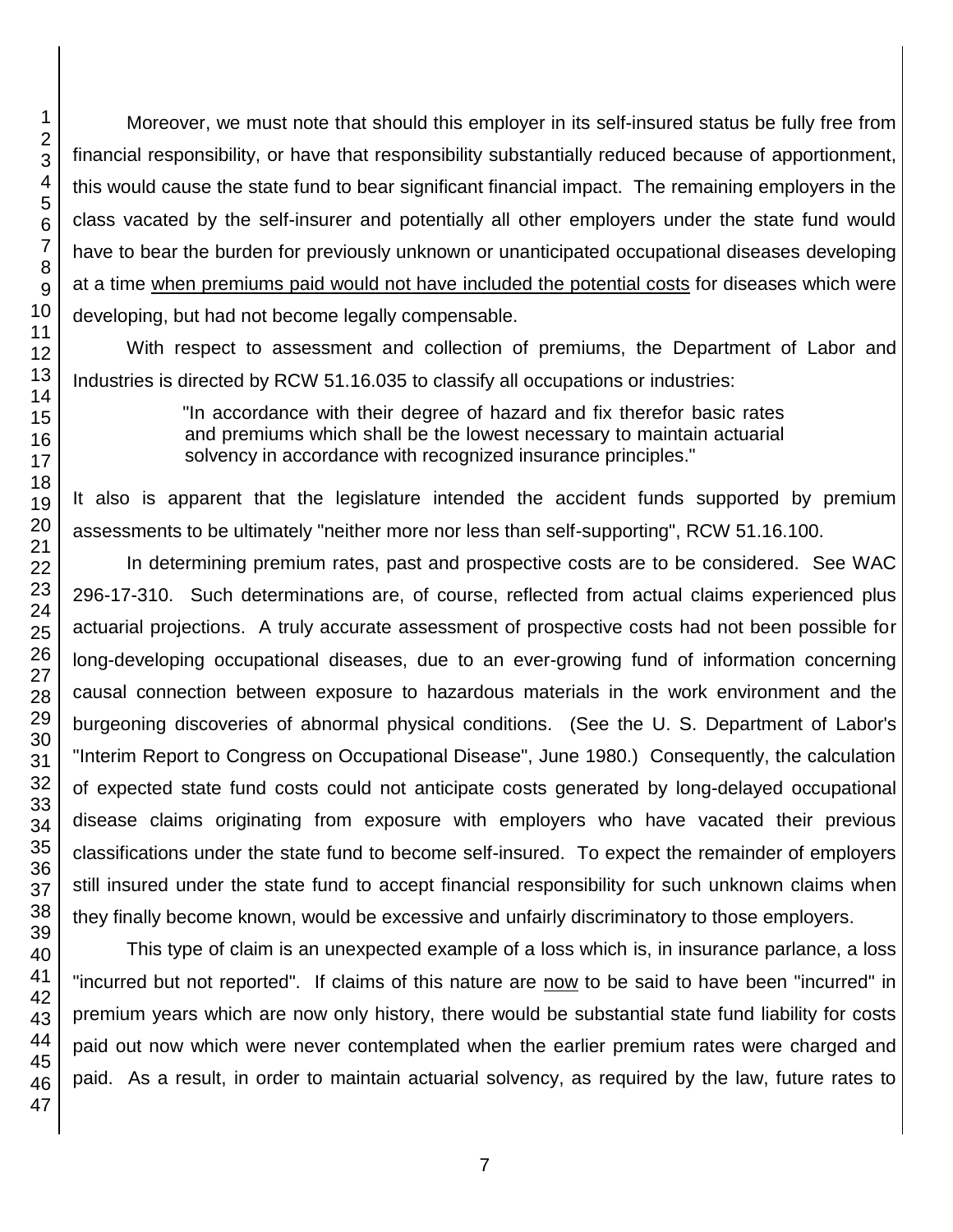employers now insured with the state fund would have to be raised, to "make up" for the avoidance of those costs, by employers in whose employ the occupational condition may have first developed and who have since become self-insured, or by such employers who have since gone out of business and are not longer paying any premiums. This demonstrates, to our mind, the efficacy and practical necessity, from a fair and responsive insurance funding standpoint, on the "date of determination of compensable disability" rule in deciding monetary responsibility for these longdeveloping occupational disease claims.

Without the benefit of definitive case law on point in this state we must look for parallel reasoning in existing decisions from which to glean some guidance. Our Supreme Court drew a distinction between accidents "occurring in" a class and accidents "caused by" a class of hazardous industry in Boeing Aircraft Company v. Department of Labor & Industries, 22 Wn. 2d 423 (1945). There, a Boeing aircraft crashed during a trial flight into a meat packing plant killing the airplane crew and many employees of the meat packing plant. The Boeing Company, the sole contributor to Class 34-3 under the merit rating system of industrial insurance, was charged for deaths not only to its employees, but for the deaths and injuries to the meat packing company's employees' which paid its premiums under Class 43-1. The Supreme Court determined that the cost experience of the meat packing company's employees' injuries should be borne by that company. This was so even though the meat packing company in no way contributed to the cause of its employees' deaths or injuries. The court noted:

> "It is clear from a reading of the workmen's compensation act and our opinions interpreting the same that every hazardous industry within the purview of the workmen's compensation act should bear the burden arising out of injuries to its employees regardless of the cause of injury, and that it was never contemplated that each class should be liable for the accidents caused by such class, but that each class the statute provides shall meet and be liable for accidents occurring in such class." (Emphasis added.)

In the Boeing case, the court determined that each class would bear its own liability regardless of injury or death to employees insured within a particular class. Each class then regardless of the cause or source of injury or death must be solvent to fund its own liability.

We draw an analytical parallel between a "class" under the merit rating system for premium determinations to carry its own liability and a "self-insurer" statutorily defined to carry its own liability to its employees. RCW 51.08.173. The obvious distinction, of course, between the cited case and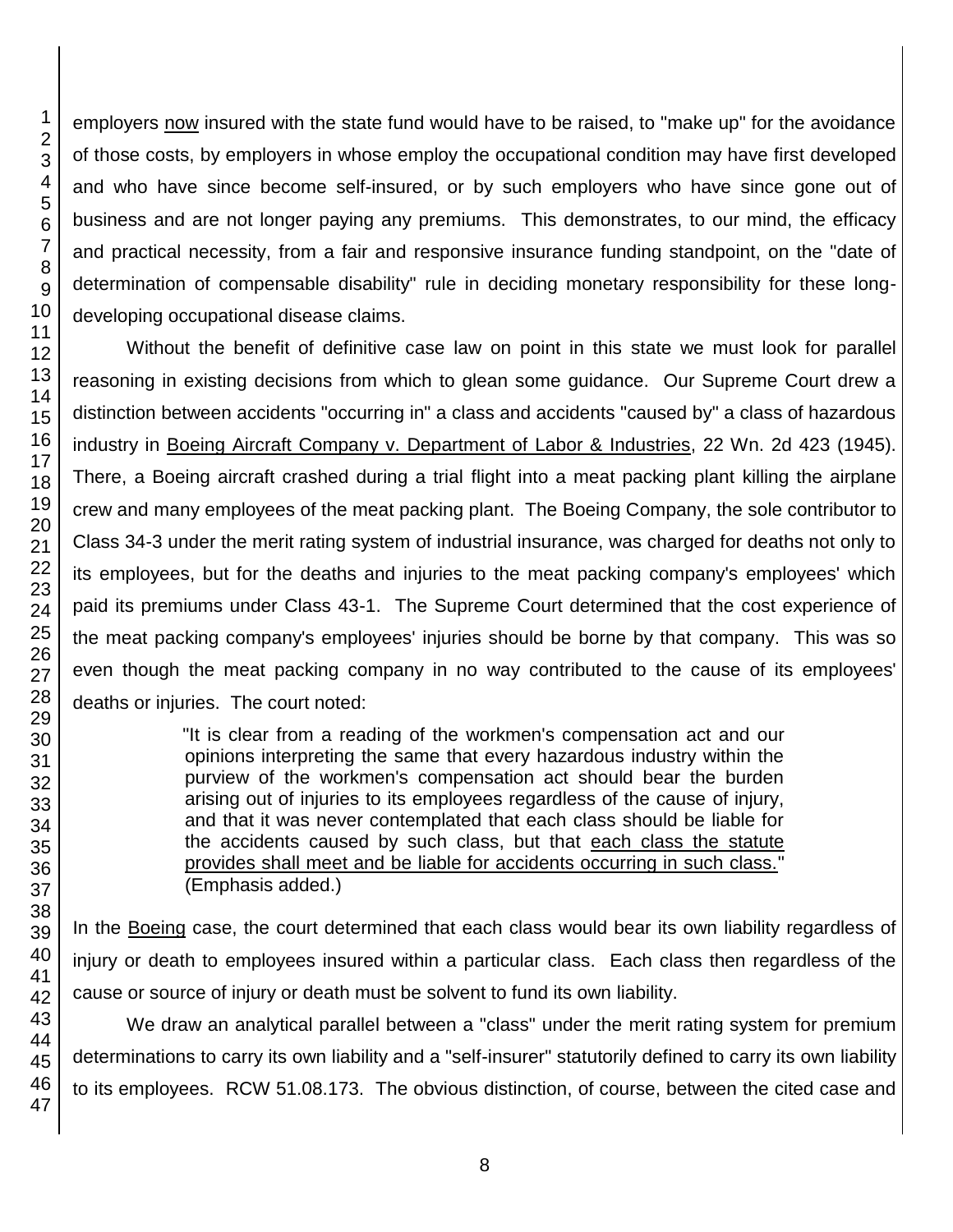Mr. Pate's circumstances is that in Boeing the date of onset of disability from injuries was precisely determined. Still, the logic requiring each self-insurer to carry its own liability holds equally firm when considering financial responsibility for cost experience for claims actually incurred when the claim reaches the point of determinable compensability, or as expressed in the Nygaard case, supra, the point of compensable disability. With respect to Mr. Pate, that point was not reached until he was advised by a physician that his disease was occupational in causation. In chronology, such did not occur until long after Skagit Corporation become self-insured.

In summary, we are persuaded that this state's system of underwriting workers' compensation claims costs requires that we follow the general rule espoused in Professor Larsen's treatise. Simply stated, in this state the insurer or employer who is on the risk for a claim of occupational disease on the date of compensable disability should be charged with and expected to bear financial responsibility for the full costs of such claim as long as the exposure to which the worker-claimant is subjected on the date of compensable disability is of a kind contributing to the condition for which the claim is made.

The record before us establishes that Mr. Pate's occupational disease was determined to be compensable after July 1, 1972, the date on which the employer became self-insured. Accordingly, full responsibility for the occupational disease should be borne by the self-insured employer. The Department's order of December 19, 1980, allowing the claim for an occupational disease and determining that it was the responsibility of the self-insured employer, is correct and must be affirmed.

### **FINDINGS OF FACT**

Based on a careful review of the entire record, this Board finds as follows:

1. On July 30, 1979 claimant, Forrest Pate, filed an application for benefits with the Department of Labor and Industries alleging that he had contracted an occupational disease as the result of being exposed to dust and fumes during the course of his employment for the Skagit Corporation. On October 13, 1980 the Department of Labor and Industries issued an order allowing the claim as an occupational exposure. The employer filed a timely protest and request for reconsideration, and on December 19, 1980 the Department issued an order adhering to the provisions of its order of October 13, 1980, and determining that the claim was the employer's responsibility in its selfinsured capacity. On December 29, 1980 the self-insured employer filed a notice of appeal from the Department's order of December 19, 1980.